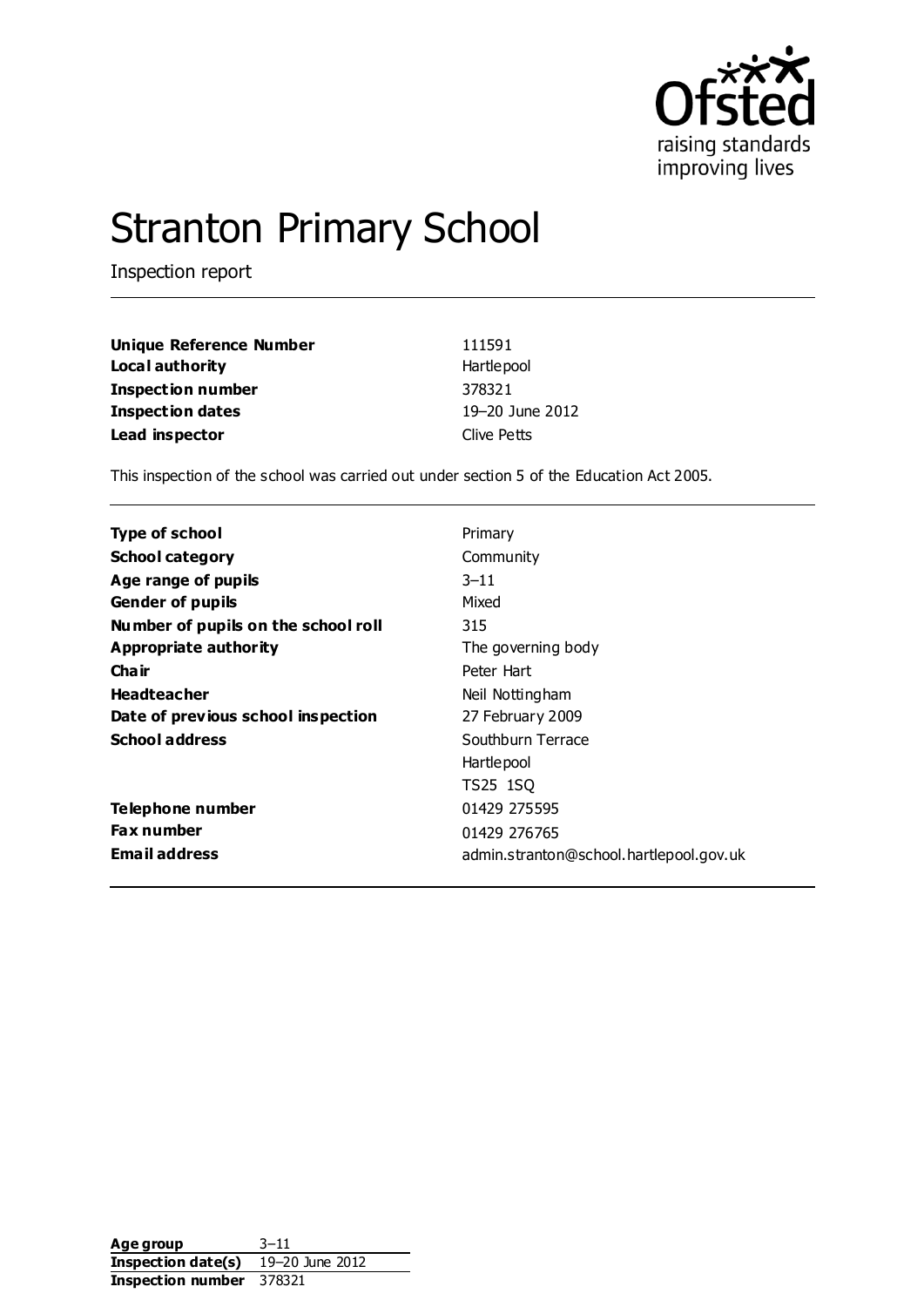

You can use Parent View to give Ofsted your opinion on your child's school. Ofsted will use the information parents and carers provide when deciding which schools to inspect and when.

You can also use Parent View to find out what other parents and carers think about schools in England. You can visit [www.parentview.ofsted.gov.uk,](../../../../AppData/Local/Microsoft/AppData/Local/Microsoft/Windows/Temporary%20Internet%20Files/Content.IE5/6CNHLE34/www.parentview.ofsted.gov.uk) or look for the link on the main Ofsted website: [www.ofsted.gov.uk](../../../../AppData/Local/Microsoft/AppData/Local/Microsoft/Windows/Temporary%20Internet%20Files/Content.IE5/6CNHLE34/www.ofsted.gov.uk)

The Office for Standards in Education, Children's Services and Skills (Ofsted) regulates and inspects to achieve excellence in the care of children and young people, and in education and skills for learners of all ages. It regulates and inspects childcare and children's social care, and inspects the Children and Family Court Advisory Support Service (Cafcass), schools, colleges, initial teacher training, work-based learning and skills training, adult and community learning, and education and training in prisons and other secure establishments. It assesses council children's services, and inspects services for looked after children, safeguarding and child protection.

Further copies of this report are obtainable from the school. Under the Education Act 2005, the school must provide a copy of this report free of charge to certain categories of people. A charge not exceeding the full cost of reproduction may be made for any other copies supplied.

If you would like a copy of this document in a different format, such as large print or Braille, please telephone 0300 123 4234, or email [enquiries@ofsted.gov.uk](mailto:enquiries@ofsted.gov.uk)

You may copy all or parts of this document for non-commercial purposes, as long as you give details of the source and date of publication and do not alter the information in any way.

To receive regular email alerts about new publications, including survey reports and school inspection reports, please visit our website and go to 'Subscribe'.

Piccadilly Gate Store Street Manchester M1 2WD

T: 0300 123 4234 Textphone: 0161 618 8524 [enquiries@ofsted.gov.uk](mailto:enquiries@ofsted.gov.uk) [www.ofsted.gov.uk](http://www.ofsted.gov.uk/)



© Crown copyright 2012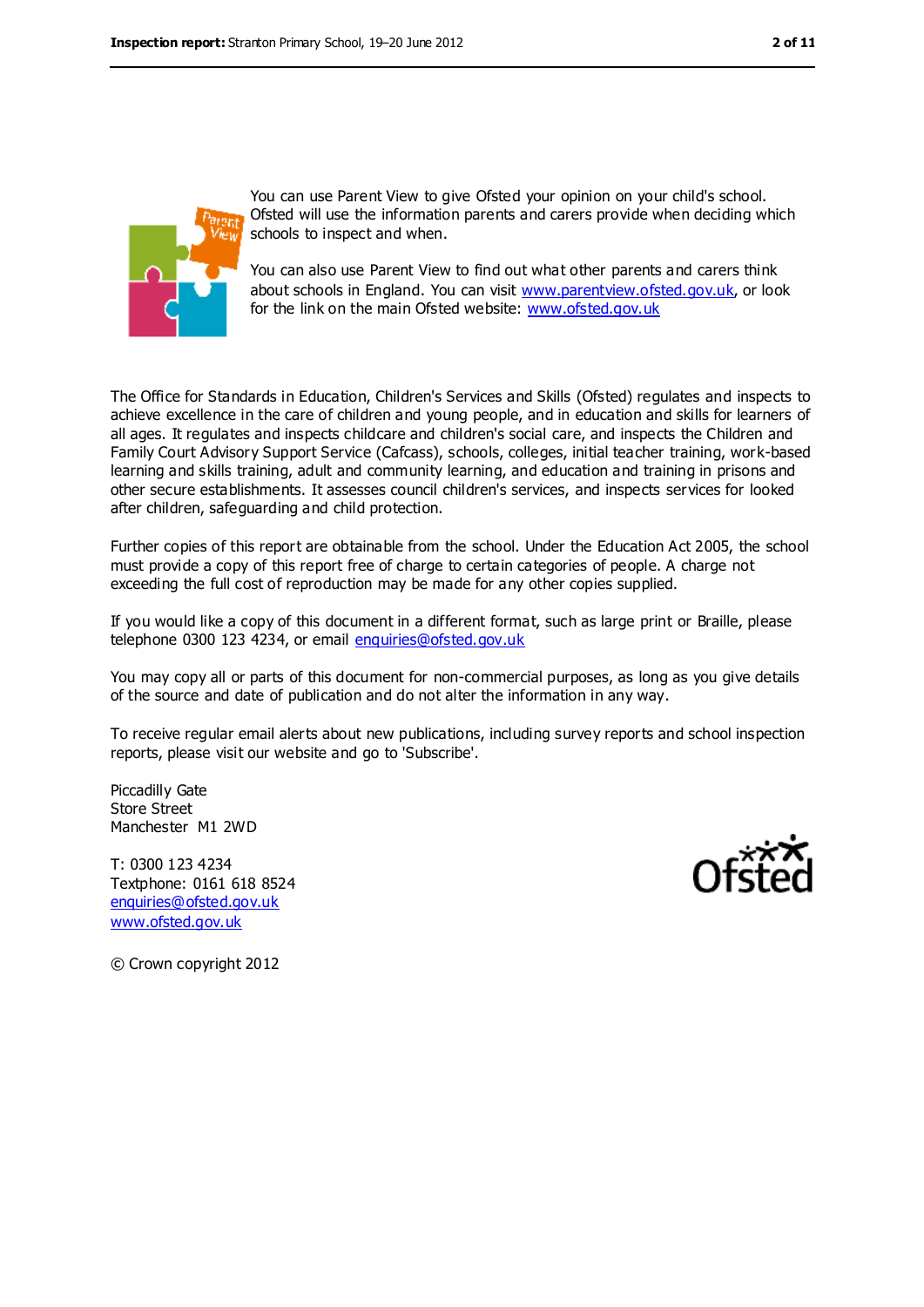# **Introduction**

Inspection team

Clive Petts John Pattinson

Additional Inspector Additional Inspector Lesley Richardson **Additional Inspector** 

This inspection was carried out with two days' notice. The inspectors observed teaching and learning in 21 lessons taught by 13 class teachers. They also observed intervention activities for small groups of pupils, talked to different groups of pupils about their learning and scrutinised in detail the work in pupils' books. Inspectors checked pupils' reading across the age range. In addition, inspectors held discussions with pupils, members of the governing body, staff and the school leadership adviser. The inspectors observed the school's work and examined a range of documentation, including the school's records relating to pupils' progress and achievement, evidence relating to leadership and management, monitoring and evaluation, records of behaviour and safeguarding. They also took into account the questionnaires returned by 78 parents and carers, 97 pupils and 47 staff.

## **Information about the school**

Stranton is a larger than average-sized primary school. Almost all pupils are of White British heritage with none at the early stage of learning English. Almost three times the average proportion of pupils is known to be eligible for free school meals. The proportion of pupils supported at school action plus or with a statement of special educational needs is less than average. There is a greater number of pupils whose circumstances make them potentially vulnerable than is found in many schools. The school meets the current floor standards which set out the government's minimum expectations for attainment and progress. The school extends its services in that it provides a breakfast and after-school club each day. The on-site children's centre provision, not managed by the governing body, is subject to a separate inspection and will receive its own inspection report. The school manages and is fully integrated with Stranton Community Centre. The headteacher is a recognised National Leader of Education and the school designated as a National Support School.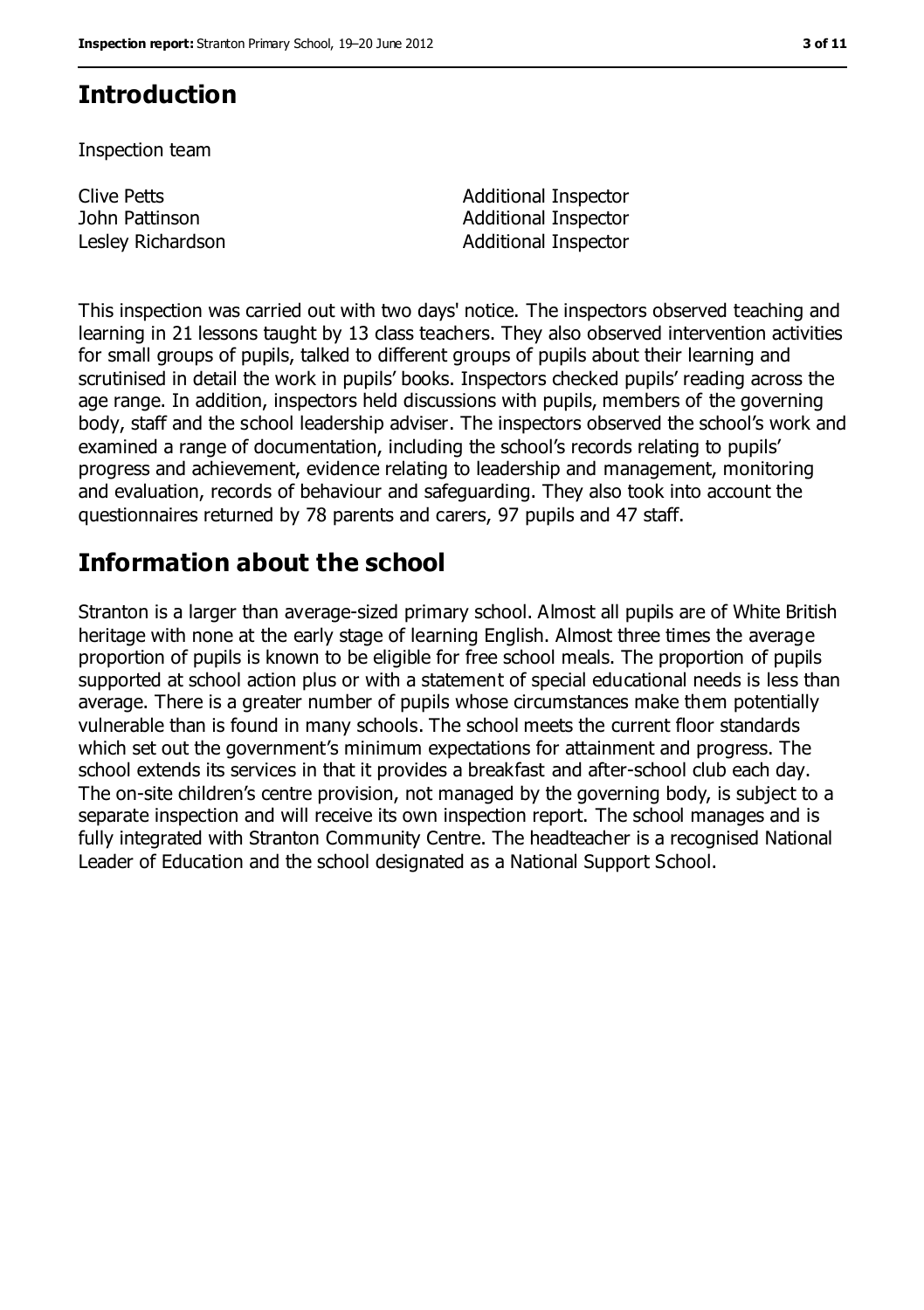**Inspection grades: 1 is outstanding, 2 is good, 3 is satisfactory and 4 is inadequate** Please turn to the glossary for a description of the grades and inspection terms

# **Inspection judgements**

| <b>Overall Effectiveness</b> |  |
|------------------------------|--|
|------------------------------|--|

| <b>Achievement of pupils</b>          |  |
|---------------------------------------|--|
| <b>Quality of teaching</b>            |  |
| <b>Behaviour and safety of pupils</b> |  |
| <b>Leadership and management</b>      |  |

## **Key Findings**

- This is an outstanding school. Its success is the result of the senior leader's constant drive to raise pupils' aspirations, self-esteem and improve achievement. Parents and carers enjoy excellent relationships with staff and appreciate the high quality of care their children receive.
- Achievement is outstanding. Children arrive with skills significantly below the levels typical for their age and make excellent progress to reach attainment above the national average by the end of Year 6. All groups of pupils make outstanding progress. Rapid progress is made in reading, writing and mathematics. Reading skills and the enjoyment of books are promoted very effectively, although a few less pupils achieve higher levels in reading than in other subjects because more advanced skills are not quite so well embedded.
- The quality of teaching is outstanding. Some is inspirational. Teachers use imaginative approaches to shape activities to match pupils' individual abilities and needs and ensure all are fully engaged. High quality, accurately targeted intervention and support from teaching assistants contributes exceptionally well to the pupils' learning. As a result pupils thrive.
- Pupils' great enthusiasm is evident in their very high levels of engagement in lessons. Collaboration and cooperative in and out of lessons is exceptional. Pupils are considerate, demonstrate a high regard for one another and are safety conscious. Their behaviour including those potentially vulnerable is exemplary. Their spiritual, moral, social and cultural development is promoted remarkably well.
- Leadership and management are outstanding. The headteacher's inspirational leadership has galvanised the commitment of staff and ensured that all share his quest for excellence. He is adeptly supported by the deputy headteacher. Highly effective leadership of teaching makes certain that there is a relentless focus on achievement in all learning. The excellent curriculum provides rich opportunities for high quality learning. The astutely led governing body have an insightful and accurate understanding of school performance.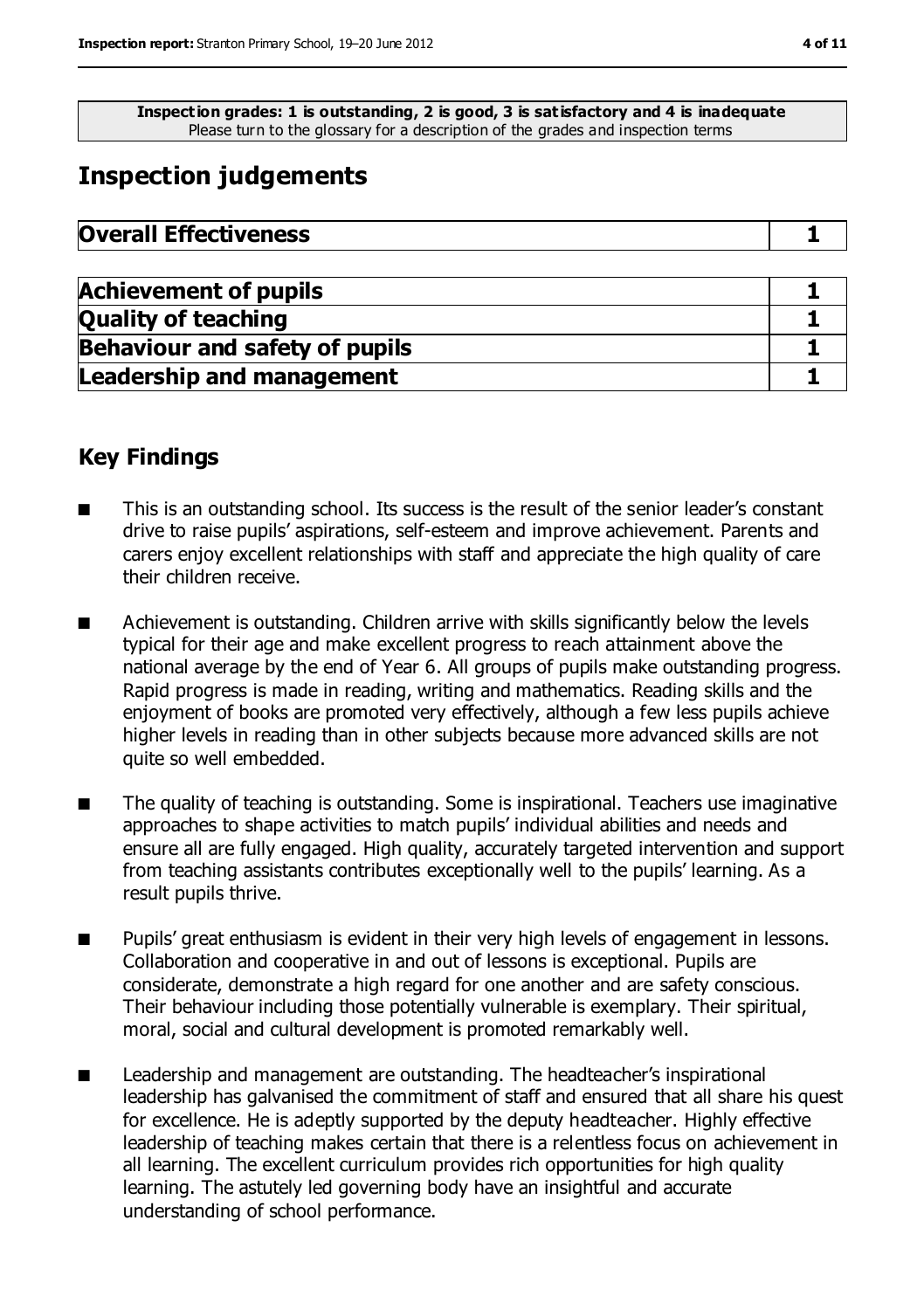### **What does the school need to do to improve further?**

- Further improve the number of pupils reaching above average levels in reading by:
	- broadening pupils' appreciation of authors' different styles or themes in their writing
	- finding even more ways to engage parents and carers in supporting their children's enjoyment of reading.

## **Main Report**

#### **Achievement of pupils**

Achievement is outstanding, with a very large majority of pupils, including those known to be eligible for free school meals, sustaining rapid progress throughout the school. Almost all parents and carers agree that their children make at least good progress and that their particular needs are met. Pupils learn exceptionally well because the wide range of rich curriculum experiences constantly engages them and stimulates their thinking. Rigorous systems to check each pupil's development ensure that intervention and support is precisely targeted. The school has a strong focus on improving early communication skills, teaching the essential skills of linking letters and sounds and how words tell a story. This is underpinned by a wide variety of rich first-hand experiences to fuel interest and thinking. Consequently, there is a marked improvement in reading, writing and numeracy skills since the previous inspection. To close the slight gap in the number of pupils reaching above average levels in reading compared with writing and mathematics, even more opportunities are being created to nurture pupils' interest and enjoyment in reading. For example, after reading about African culture Year 6 pupils talked excitedly about their forthcoming London visit to see the stage version of the Lion King. Learning through linking subjects together in thought-provoking ways is a strong feature of the school. It results in pupils learning essential skills of collaboration, cooperation, speaking, listening and numeracy in active ways. For example, visiting the nearby vicarage to discover what Victorian life was like.

From starting points significantly below those typical for their age, and often with underdeveloped speech and language skills, children make rapid progress developing selfconfidence, independence and self-control throughout the Early Years Foundation Stage. Pupils continue to make rapid progress in Key Stage 1, although attainment at the end of Year 2 is below average. In Key Stage 2, progress accelerates further and attainment at the end of Year 6 is above average. In mathematics, progress is a little more rapid than in English. Disabled pupils and those with special educational needs achieve exceptionally well, because their needs are extremely well met. Attainment in reading by Year 2 is below average; younger pupils demonstrate increasing confidence making sense of new words and using reading to discover and question. In Year 6, considerable progress is made in nurturing the interests of all pupils in reading and raising attainment. For example, one boy described the fun in reading 'Horrid Henry' books. Despite this not all pupils, particularly a few of the more-able, have mastered complex skills, such as appreciation of an author's style. Pupils' attainment in reading at the end of Year 6 is a little above average.

#### **Quality of teaching**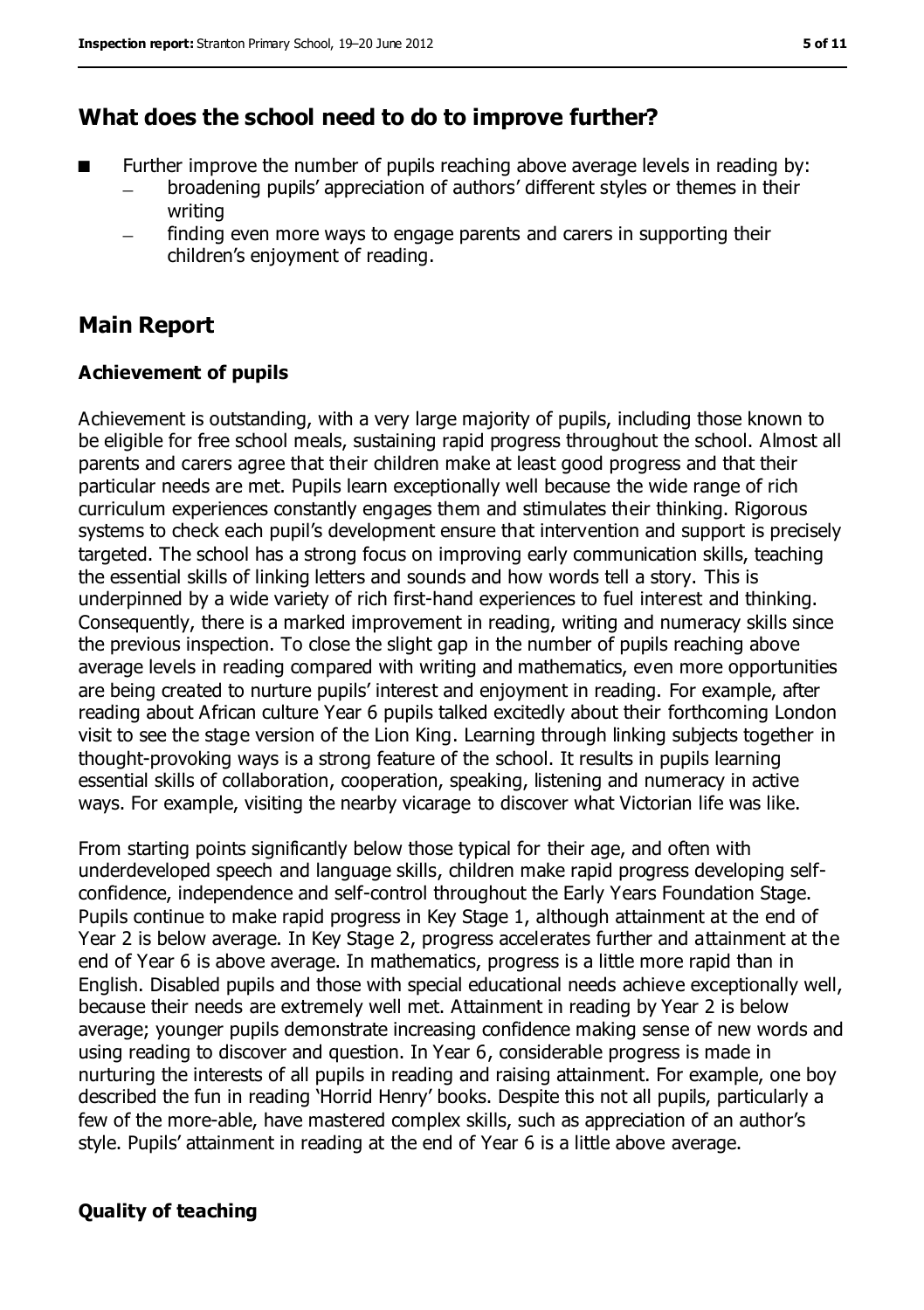Over time the quality of teaching is outstanding. Almost all parents and carers agree. Teachers use puzzles, outdoor learning, visits, partner talks and debates to develop skills, knowledge and understanding in fun ways. Pupils' excellent spiritual, moral, social and cultural development is promoted highly successfully. Teachers assess thoroughly and know their pupils extremely well. Lessons are planned in considerable detail drawing upon the rich opportunities of the curriculum to stimulate pupils' interest and challenge thinking. All activities are very well matched to individual needs, abilities, interests and age; lesson tasks constantly challenge pupils' views and systematically build upon their prior learning. Every pupil has challenging and measurable targets. Positive marking is extremely helpful with clear guidance for improvement provided. Any slips in the rate of pupils' progress are quickly identified and corrective action taken. Disabled pupils and those with special educational needs receive specific, precisely planned support from teachers and their assistants. Every opportunity is given for pupils to work independently, such as when solving problems themselves or sharing their ideas with a partner. This leads to pupils of all abilities being highly confident and self-reliant. In the Nursery and in Reception classes, children are provided with progressive, challenging opportunities to think creatively, investigate and pursue their own curiosity both in and outdoors.

When progress is most rapid, thought-provoking questioning calls for pupils to explain their solutions and justify their reasoning. Effective use of new technology adds to the variety and pace of learning. The teaching of reading is systematically tackled throughout the school. Younger children whose skills are underdeveloped are identified early and given individual support to ensure they are able to cope when they start Year 1. Older pupils are encouraged to write book reviews and write to authors. While these activities make learning authentic, occasionally opportunities are missed to engage parents and carers even more in their children's reading and to promote the higher-order skills of older pupils, such as discussing an author's chosen theme or style.

#### **Behaviour and safety of pupils**

The high quality of care and support, high expectations and clear boundaries for behaviour all ensure that all pupils feel safe during lessons and at social times. The breakfast club provides a calm, friendly and happy start to the day and the after-school club provides opportunities to develop interests and skills. The exemplary behaviour of all groups of pupils, including those potentially vulnerable, is characterised by high levels of engagement, consideration and cooperation in and out of lessons. Pupils report that this is typical of any day. Their keenness and willingness to work hard creates a highly positive climate for learning. Added to their above average attendance, these highly positive attributes enhance their excellent spiritual, moral, social and cultural development. The 'golden time' system of monitoring behaviour is respected and appreciated by pupils of all ages and backgrounds. Pupils speak with obvious delight about its benefits and rewards. Conversations with pupils demonstrate that they have a very secure understanding of what constitutes bullying in its various forms. They speak confidently about how they can deal with any worries and concerns. Relationships with all staff are excellent and the mutual respect is evident throughout the day. Pupils have a good understanding of how to keep safe and are knowledgeable about risk and danger. This includes the potential threats of new technology.

No concerns were raised by parents and carers about any aspect of behaviour, bullying or safety. One comment, 'Stranton is such a caring school, I am proud my children attend',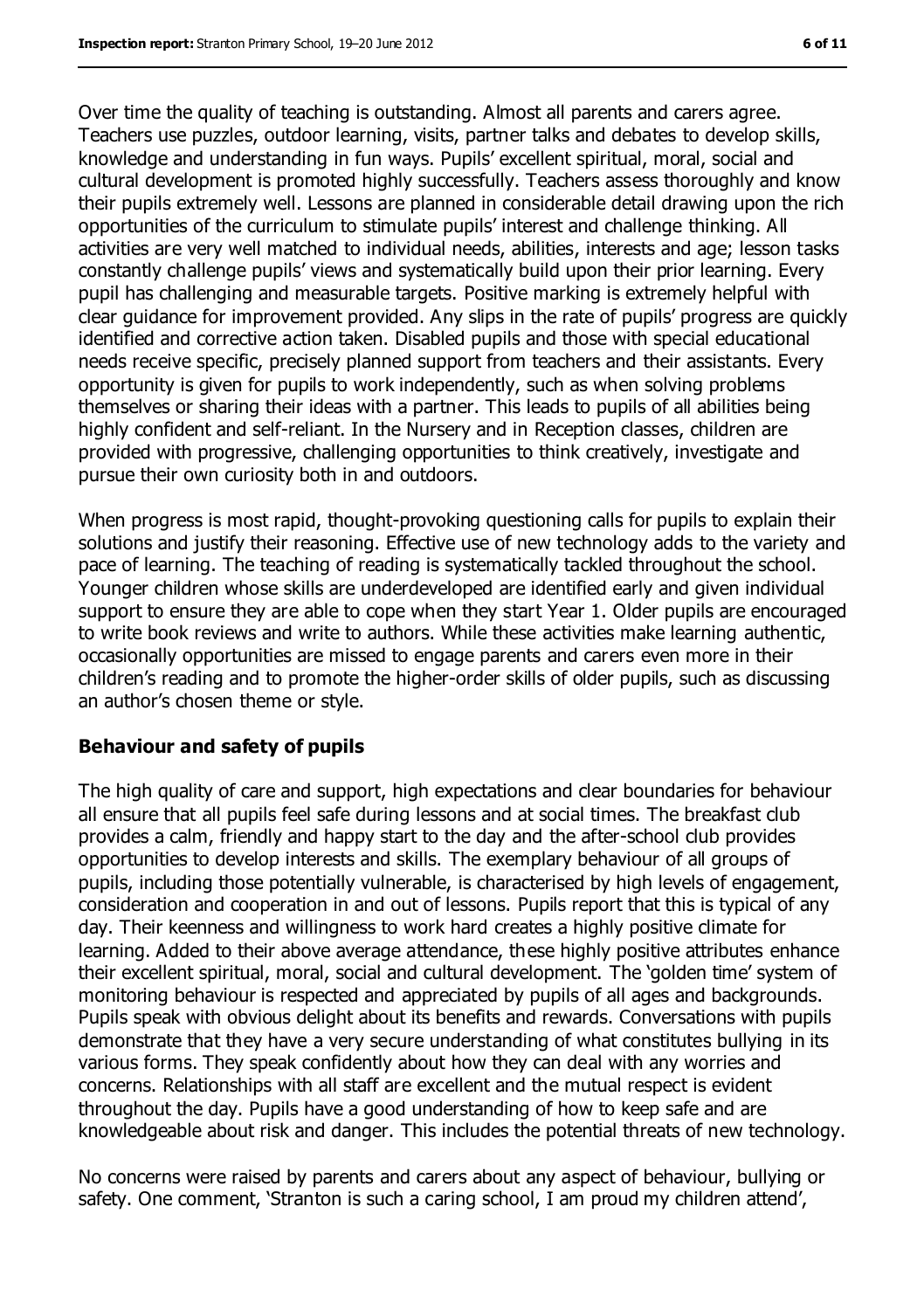sums up their views. Inspectors saw nothing less than excellent behaviour, politeness and high levels of pupils' commitment to their work and play.

#### **Leadership and management**

Since the previous inspection, the headteacher has led the school with passion, drive and energy. Consequently, the school is continually building upon its strengths. The reflective and self-critical approaches of senior leaders ensure that any inconsistencies in the quality of teaching and learning are precisely pinpointed and decisively remedied. As a result, the school demonstrates a strong capacity for continued improvement. The whole staff are a closely-knit team providing strong leadership in their areas of responsibility. Teachers have an excellent understanding of how to use assessments of pupils' development to drive up and sustain achievement. They maintain a firm focus upon developing pupils' application of literacy, numeracy and personal skills. Performance management and professional development have contributed very effectively to improvement in these areas of priority. The outstanding curriculum is sharply focused on enhancing basic skills. Art and sport receive a high priority in the curriculum. The extensive range of enrichment activities which includes visits, visitors and after-school clubs promotes pupils love of learning exceptionally well. An excellent partnership with a Romanian school helps to support pupils' excellent spiritual, moral, social and cultural development.

The excellent governing body are knowledgeably led and are fully immersed in school life on a day-to-day basis. They are totally committed to providing a community resource of high quality, 'Where only the best is good enough'. The school engages parents and carers really well and enjoys their confidence and trust. They are increasingly involved in improving their own skills to support their children's learning ever more effectively. Any gaps in achievement between different groups of pupils are tackled decisively, resulting in no group of pupils falling behind others. Disabled pupils, those with special educational needs and those potentially vulnerable because of their circumstances are thoughtfully integrated in all aspects of school life to enable them to achieve success. This is because equal opportunities are promoted so effectively. Safeguarding meets requirements with much very effective practice underpinning the high quality of care and support provided for the pupils. Integrated approaches to childcare, adult learning and school provision on the site reflect the school's excellent partnerships with the local community and external providers. Highly effective use is made of specialist agencies, in close partnership with school staff, to increase the range and quality of learning opportunities for pupils.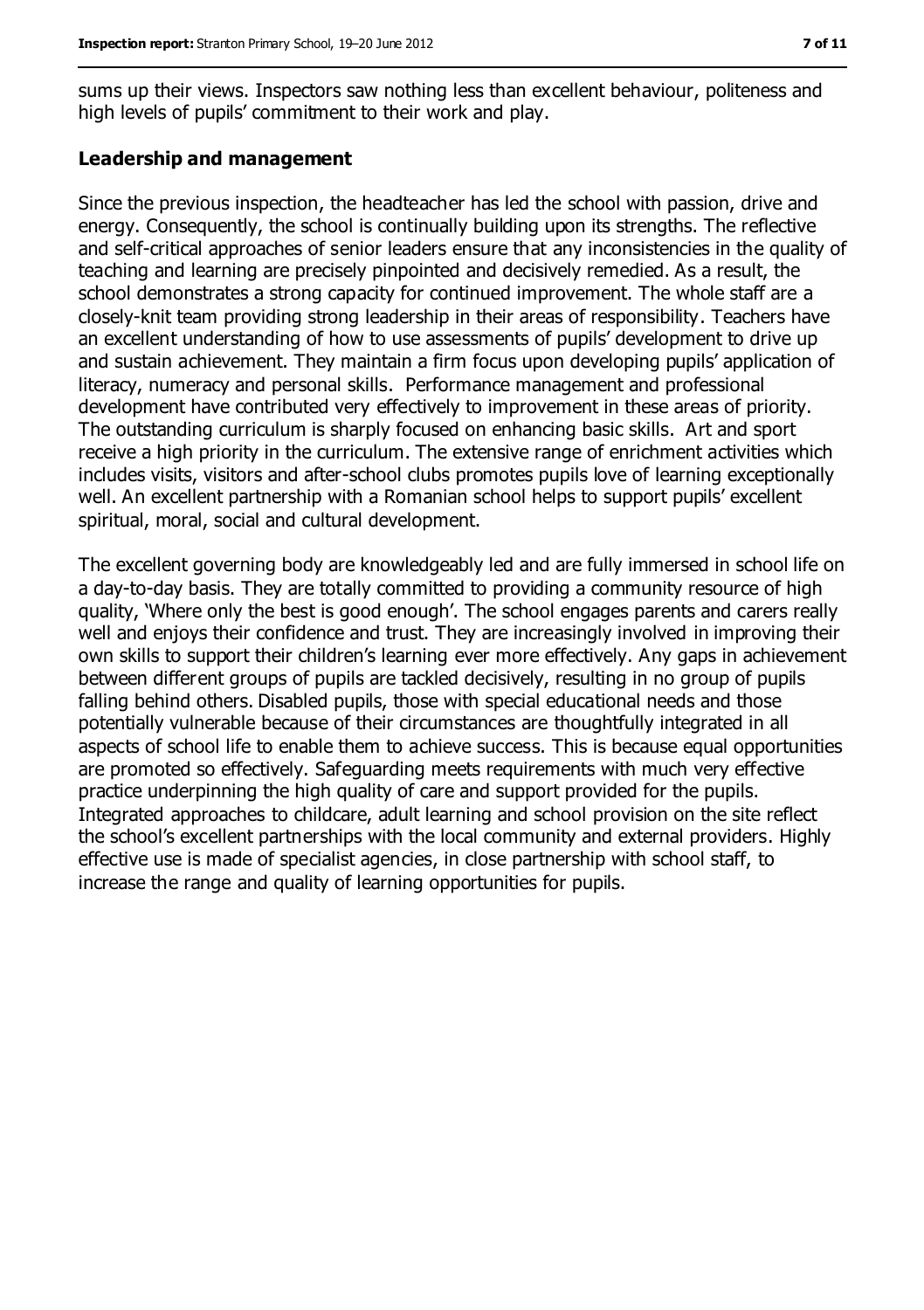# **Glossary**

## **What inspection judgements mean**

| Grade   | <b>Judgement</b> | <b>Description</b>                                                                                                                                                                                                            |
|---------|------------------|-------------------------------------------------------------------------------------------------------------------------------------------------------------------------------------------------------------------------------|
| Grade 1 | Outstanding      | These features are highly effective. An outstanding school<br>provides exceptionally well for all its pupils' needs.                                                                                                          |
| Grade 2 | Good             | These are very positive features of a school. A school that is<br>good is serving its pupils well.                                                                                                                            |
| Grade 3 | Satisfactory     | These features are of reasonable quality. A satisfactory school<br>is providing adequately for its pupils.                                                                                                                    |
| Grade 4 | Inadequate       | These features are not of an acceptable standard. An<br>inadequate school needs to make significant improvement in<br>order to meet the needs of its pupils. Ofsted inspectors will<br>make further visits until it improves. |

### **Overall effectiveness of schools**

|                       | Overall effectiveness judgement (percentage of schools) |      |                     |                   |
|-----------------------|---------------------------------------------------------|------|---------------------|-------------------|
| <b>Type of school</b> | <b>Outstanding</b>                                      | Good | <b>Satisfactory</b> | <b>Inadequate</b> |
| Nursery schools       | 54                                                      | 42   |                     |                   |
| Primary schools       | 14                                                      | 49   | 32                  |                   |
| Secondary schools     | 20                                                      | 39   | 34                  |                   |
| Special schools       | 33                                                      | 45   | 20                  |                   |
| Pupil referral units  |                                                         | 55   | 28                  |                   |
| All schools           | 16                                                      | $-4$ |                     |                   |

New school inspection arrangements have been introduced from 1 January 2012. This means that inspectors make judgements that were not made previously.

The data in the table above are for the period 1 September to 31 December 2011 and represent judgements that were made under the school inspection arrangements that were introduced on 1 September 2009. These data are consistent with the latest published official statistics about maintained school inspection outcomes (see [www.ofsted.gov.uk\)](../../../../AppData/Local/Microsoft/AppData/Local/Microsoft/Windows/Temporary%20Internet%20Files/Content.IE5/6CNHLE34/www.ofsted.gov.uk).

The sample of schools inspected during 2010/11 was not representative of all schools nationally, as weaker schools are inspected more frequently than good or outstanding schools.

Primary schools include primary academy converters. Secondary schools include secondary academy converters, sponsor-led academies and city technology colleges. Special schools include special academy converters and non-maintained special schools.

Percentages are rounded and do not always add exactly to 100.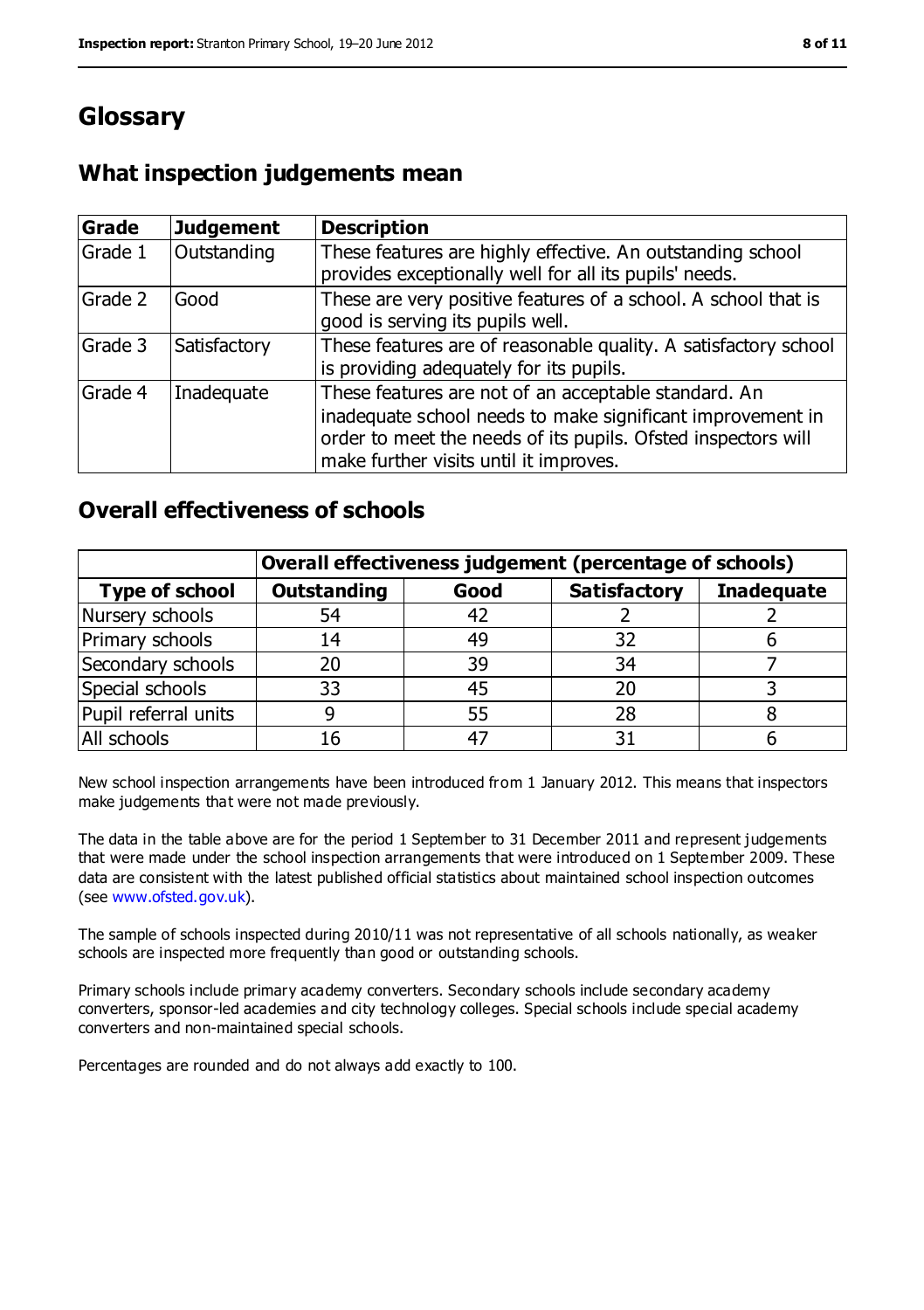# **Common terminology used by inspectors**

| Achievement:                  | the progress and success of a pupil in their learning and<br>development taking account of their attainment.                                                                                                           |
|-------------------------------|------------------------------------------------------------------------------------------------------------------------------------------------------------------------------------------------------------------------|
| Attainment:                   | the standard of the pupils' work shown by test and<br>examination results and in lessons.                                                                                                                              |
| Attendance                    | the regular attendance of pupils at school and in lessons,<br>taking into account the school's efforts to encourage good<br>attendance.                                                                                |
| Behaviour                     | how well pupils behave in lessons, with emphasis on their<br>attitude to learning. Pupils' punctuality to lessons and their<br>conduct around the school.                                                              |
| Capacity to improve:          | the proven ability of the school to continue improving based<br>on its self-evaluation and what the school has accomplished<br>so far and on the quality of its systems to maintain<br>improvement.                    |
| Floor standards               | the national minimum expectation of attainment and<br>progression measures                                                                                                                                             |
| Leadership and<br>management: | the contribution of all the staff with responsibilities, not just<br>the governors and headteacher, to identifying priorities,<br>directing and motivating staff and running the school.                               |
| Learning:                     | how well pupils acquire knowledge, develop their<br>understanding, learn and practise skills and are developing<br>their competence as learners.                                                                       |
| Overall effectiveness:        | inspectors form a judgement on a school's overall<br>effectiveness based on the findings from their inspection of<br>the school.                                                                                       |
| Progress:                     | the rate at which pupils are learning in lessons and over<br>longer periods of time. It is often measured by comparing<br>the pupils' attainment at the end of a key stage with their<br>attainment when they started. |
| Safety                        | how safe pupils are in school, including in lessons; and their<br>understanding of risks. Pupils' freedom from bullying and<br>harassment. How well the school promotes safety, for<br>example e-learning.             |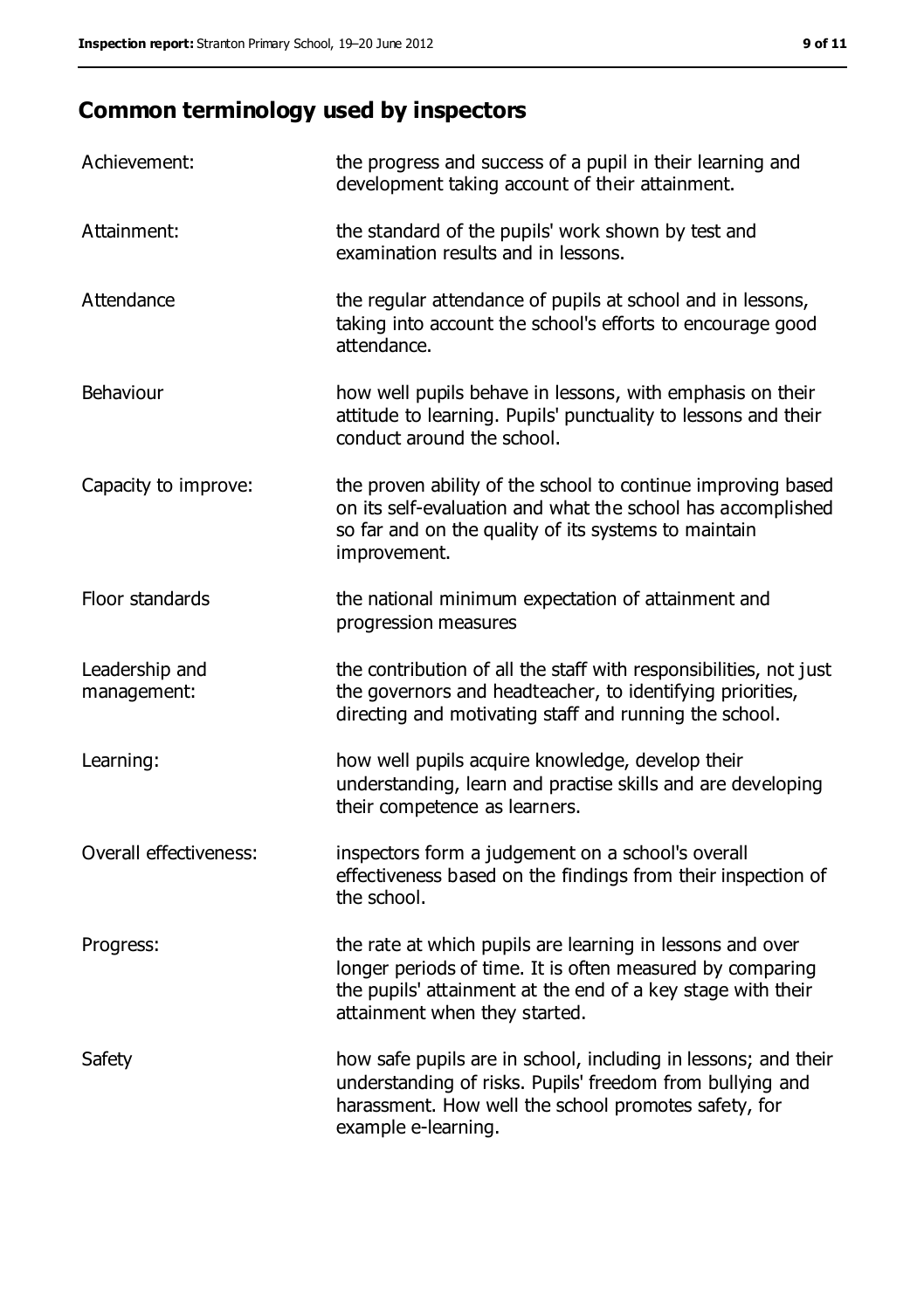#### **This letter is provided for the school, parents and carers to share with their children. It describes Ofsted's main findings from the inspection of their school.**



21 June 2012

Dear Pupils

#### **Inspection of Stranton Primary School, Hartlepool, TS25 1SQ**

We want to thank you all for the truly friendly welcome that you gave the inspection team when we visited your school to see how well you were learning. We really did enjoy talking to you and hearing the many interesting things you had to say.

Stranton is an outstanding school. We were extremely impressed by the high quality of care and support provided for you by your staff. You told us that your staff constantly encourage and support you to accomplish as much as you possibly can. We were delighted by your exemplary behaviour. You describe that you feel totally safe and happy as a result. You also told us of your pride in helping the school to constantly improve.

The headteacher and the governing body are determined that you achieve success in all that you attempt and do. You are making rapid progress improving your skills, although improvements developing your reading skills and interests are not always quite so rapid for some of you. We have asked the school to provide even more opportunities to practise your reading skills and constantly encourage you to enjoy a wide range of reading.

You can all play your part by continuing to attend regularly and continuing to work as hard as you possibly can. All the very best for the future.

Yours sincerely

Clive Petts Lead Inspector